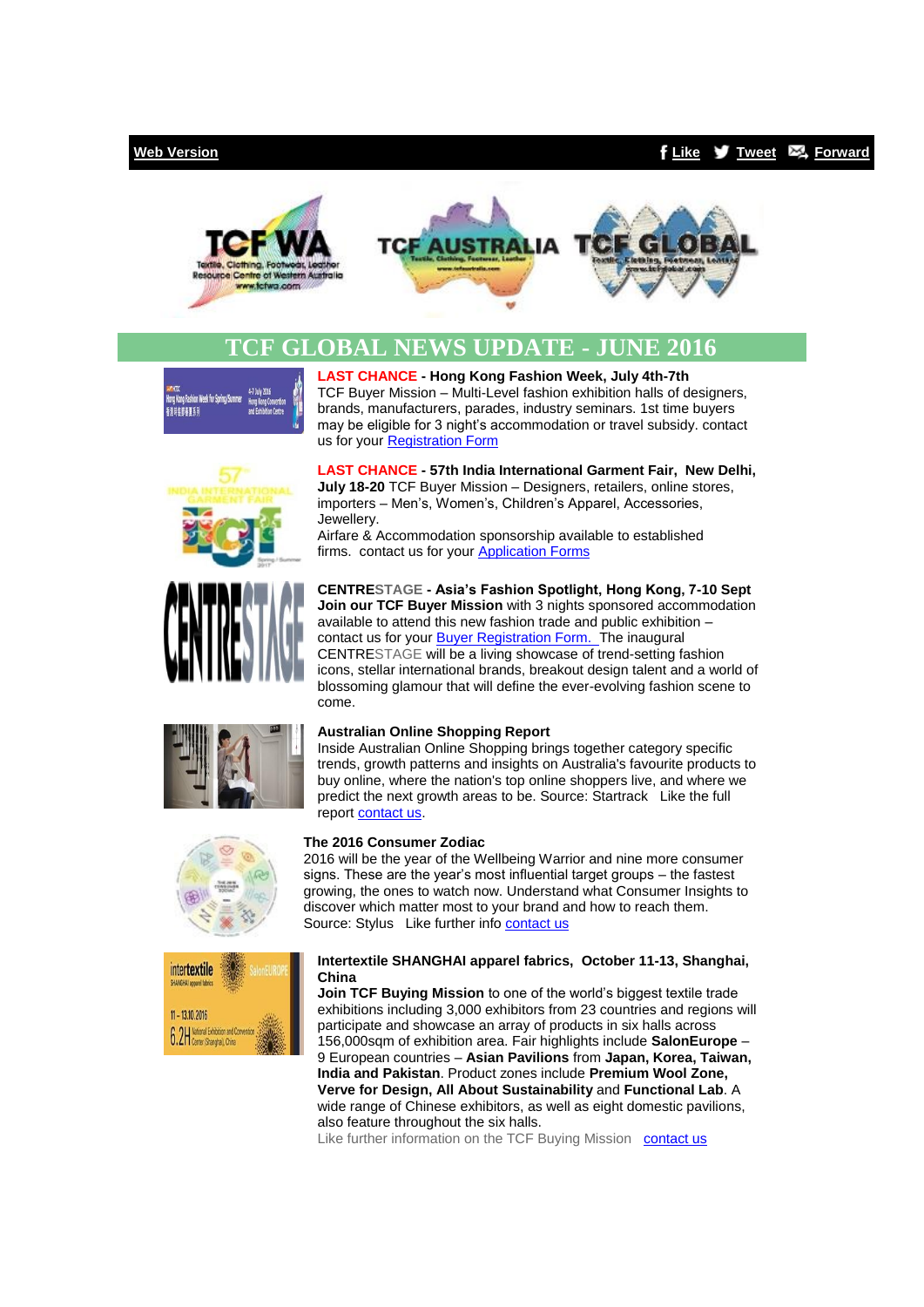



# **The Thin Line Between Bringing Your Own Device & Bringing**

**About Your Own Demise** - Most SMEs have no formal mobility policy and are unfamiliar with mobile device management (MDM) technology. If acceptable/unacceptable usage isn't clearly defined, and employeeowned devices aren't properly deployed, configured, monitored and managed, costly security breaches *will* happen. Source: Infinite IT [www.8it.com.au](http://bbec.bridgewaymailer.com/t/j-l-ktnkkl-cfliira-p/) Like the full articl[e contact us](mailto:support@belmontbec.com?subject=Re%3A%20The%20Thin%20Line%20Between%20Bringing%20Your%20Own%20Device%20%26%20Bringing%20About%20Your%20Own%20Demise)

### **EU Textile & Clothing Sector - TCBL 2016, June 21st, Huddersfield, UK**

TCBL aims to renew the European Textile & Clothing sector, exploring new ways to design, make, and work together. TCBL are inventing new business models to open up attractive markets. TCBL Talk – will look at new trends, consumer choices and customisation, the environment and new technologies and provide a range of provocative speakers offering new perspectives on these issues; the afternoon – TCBL Jam – will showcase ideas from all over Europe on how this might work in practice, developing new business models and collaborative ventures along the way.



### **Welcome to our NEW TCF Global Members – Runway Style for Hire, Cindy Goncalves;**

Join TCF non-profit community organisation - receive buying mission opportunities, supply chain linkages, free training vouchers, access to fashion business mentoring for your business; Bronze, Silver & Gold Levels available. [www.tcfglobal.com/membership](http://bbec.bridgewaymailer.com/t/j-l-ktnkkl-cfliira-x/)



**TCF Member Supply Linkages** Looking for a manufacturer in Hong Kong - China - India - Nepal – Bali, Indonesia - Taiwan – Philippines - Fiji – Puerto Rico – Bhutan – Myanmar. [Contact us](mailto:support@tcfwa.com?subject=Re%3A%20TCF%20Member%20Supply%20Linkages)

**Reduce your small business energy costs by 20% - 40% FREE Access to all nine topics Energy Efficiency Webinars [www.tcfaustralia.com/webinars](http://bbec.bridgewaymailer.com/t/j-l-ktnkkl-cfliira-m/)**



**Design Options USA, Latest Colour Trends, USA Spring/Summer 2017 - Join ONLINE webinar book [www.tcfaustralia.com/webinars](http://bbec.bridgewaymailer.com/t/j-l-ktnkkl-cfliira-c/)**

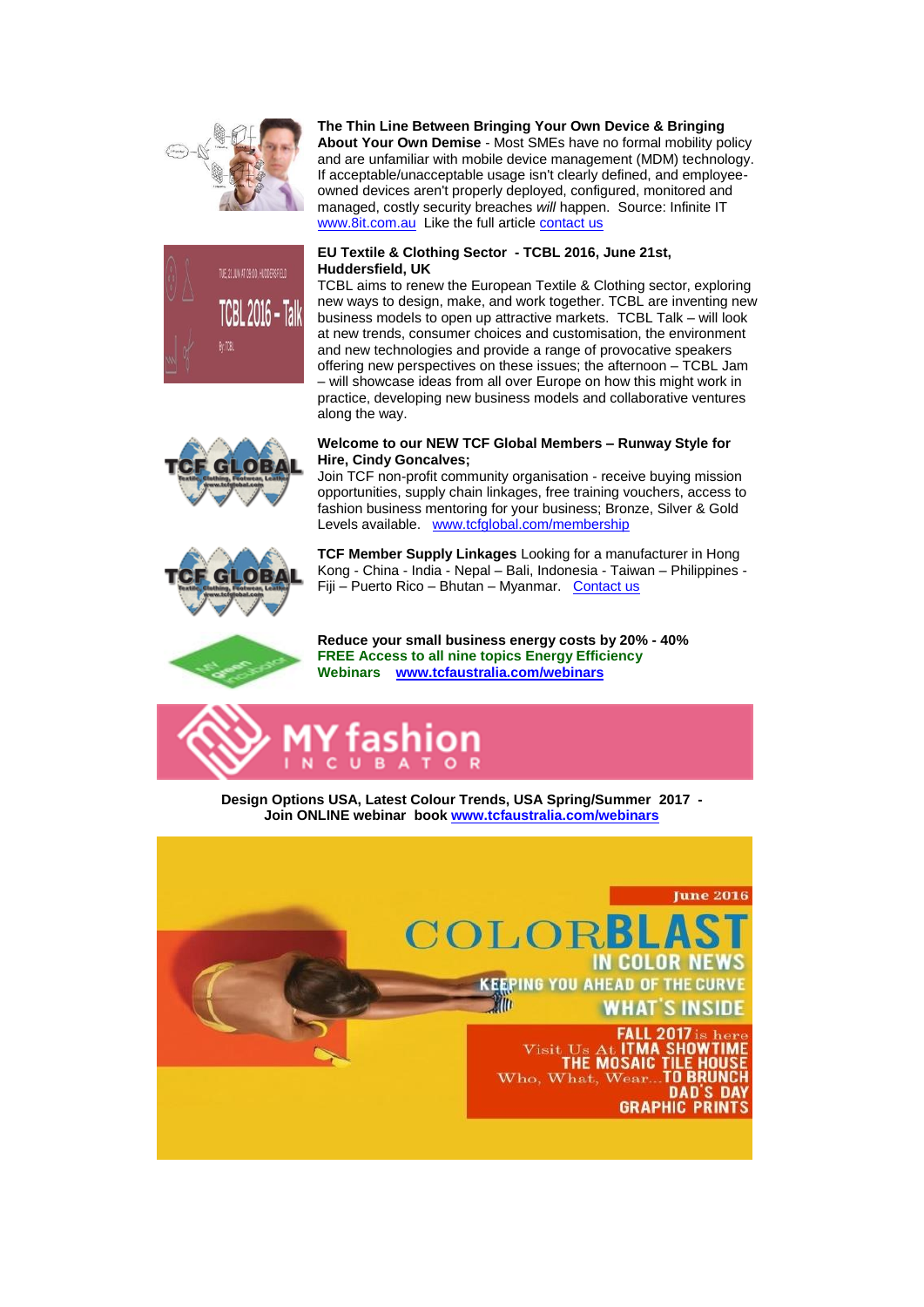

**Small Business Skill Development for today's busy Entrepreneur Recorded Webinars for Online - Anytime - Fast Track your Training** [www.tcfglobal.com/webinars](http://bbec.bridgewaymailer.com/t/j-l-ktnkkl-cfliira-q/)

Join our webinars online through your iPad or iPhone - [Contact us](mailto:support@belmontbec.com?subject=Question%20-%20how%20to%20access%20the%20webinar%20on%20iPad%20or%20iPhone)

[Starting Your New Business](http://bbec.bridgewaymailer.com/t/j-l-ktnkkl-cfliira-a/) [Make Customer Experience Your Competitive Edge](http://bbec.bridgewaymailer.com/t/j-l-ktnkkl-cfliira-a/) **[Strategies for Off Shore Sourcing](http://bbec.bridgewaymailer.com/t/j-l-ktnkkl-cfliira-a/)** [What Buyers Are Looking For](http://bbec.bridgewaymailer.com/t/j-l-ktnkkl-cfliira-a/) [How To Brief Your Website Developer](http://bbec.bridgewaymailer.com/t/j-l-ktnkkl-cfliira-a/) [Pricing, Costing and Cashflow](http://bbec.bridgewaymailer.com/t/j-l-ktnkkl-cfliira-a/) [Italian Fashion Media](http://bbec.bridgewaymailer.com/t/j-l-ktnkkl-cfliira-a/) [How To Grow Your Fashion Business](http://bbec.bridgewaymailer.com/t/j-l-ktnkkl-cfliira-a/) [Marketing for Small Fashion Business](http://bbec.bridgewaymailer.com/t/j-l-ktnkkl-cfliira-a/) [\\* Connect your Business to the Women's Empowerment Principles](http://bbec.bridgewaymailer.com/t/j-l-ktnkkl-cfliira-a/) [How To Grow Your Business](http://bbec.bridgewaymailer.com/t/j-l-ktnkkl-cfliira-a/) **[TCF Global Fashion Sourcing Opportunities](http://bbec.bridgewaymailer.com/t/j-l-ktnkkl-cfliira-a/) [Strategies for Off Shore Outsourcing](http://bbec.bridgewaymailer.com/t/j-l-ktnkkl-cfliira-a/)** [Understanding the Australian Privacy Changes](http://bbec.bridgewaymailer.com/t/j-l-ktnkkl-cfliira-a/) [How To Start A Fashion Label](http://bbec.bridgewaymailer.com/t/j-l-ktnkkl-cfliira-a/) **[Preparing For A Fashion Trade Show](http://bbec.bridgewaymailer.com/t/j-l-ktnkkl-cfliira-a/)** [Tips on Using Social Media in your Business](http://bbec.bridgewaymailer.com/t/j-l-ktnkkl-cfliira-a/) **[Hidden Time Management Shortcuts Of Wealthy Entrepreneurs](http://bbec.bridgewaymailer.com/t/j-l-ktnkkl-cfliira-a/)** [Avoiding Manufacturing Pitfalls](http://bbec.bridgewaymailer.com/t/j-l-ktnkkl-cfliira-a/) [Get Noticed By The Media](http://bbec.bridgewaymailer.com/t/j-l-ktnkkl-cfliira-a/) [Specification Sheets for Apparel Manufacturing](http://bbec.bridgewaymailer.com/t/j-l-ktnkkl-cfliira-a/) [Understanding Freight Logistics of Importing and Exporting](http://bbec.bridgewaymailer.com/t/j-l-ktnkkl-cfliira-a/) **[App Your Business](http://bbec.bridgewaymailer.com/t/j-l-ktnkkl-cfliira-a/)** [Fashioning Sustainability Diverse Perspectives](http://bbec.bridgewaymailer.com/t/j-l-ktnkkl-cfliira-a/) [Writing Your Business Plan](http://bbec.bridgewaymailer.com/t/j-l-ktnkkl-cfliira-a/) [\\* Global Platform for Sourcing From Women Vendors](http://bbec.bridgewaymailer.com/t/j-l-ktnkkl-cfliira-a/) [Starting Your New Business](http://bbec.bridgewaymailer.com/t/j-l-ktnkkl-cfliira-a/) [Establishing Your Label in the USA](http://bbec.bridgewaymailer.com/t/j-l-ktnkkl-cfliira-a/) [Ethical Fashion and the Triple Bottom Line](http://bbec.bridgewaymailer.com/t/j-l-ktnkkl-cfliira-a/) [Credit Management And Debt Collection](http://bbec.bridgewaymailer.com/t/j-l-ktnkkl-cfliira-a/) [7 Essentials to Creating Massive Success](http://bbec.bridgewaymailer.com/t/j-l-ktnkkl-cfliira-a/) [How To Write A Tender Or Grant Submission](http://bbec.bridgewaymailer.com/t/j-l-ktnkkl-cfliira-a/) [Sustainable Sourcing in HK & China](http://bbec.bridgewaymailer.com/t/j-l-ktnkkl-cfliira-a/) Preparing [a Business for Sale](http://bbec.bridgewaymailer.com/t/j-l-ktnkkl-cfliira-a/) [Importing and Exporting](http://bbec.bridgewaymailer.com/t/j-l-ktnkkl-cfliira-a/) [Quality Control In The Fashion Industry](http://bbec.bridgewaymailer.com/t/j-l-ktnkkl-cfliira-a/) [Buying Or Selling A Business](http://bbec.bridgewaymailer.com/t/j-l-ktnkkl-cfliira-a/) [Balancing Work And Life](http://bbec.bridgewaymailer.com/t/j-l-ktnkkl-cfliira-a/) TESTEX – [Textile Accreditation & Labelling](http://bbec.bridgewaymailer.com/t/j-l-ktnkkl-cfliira-a/) [Marketing On A Budget](http://bbec.bridgewaymailer.com/t/j-l-ktnkkl-cfliira-a/) [Tips on Building a Successful Business](http://bbec.bridgewaymailer.com/t/j-l-ktnkkl-cfliira-a/) [Understanding your Intellectual Property –](http://bbec.bridgewaymailer.com/t/j-l-ktnkkl-cfliira-a/) Trademarks, Designs, Patents

\* Free webinars

\*\* Special Offer to TCF Members – two webinars for the price of one during June save \$30 – [Contact](mailto:training@belmontbec.com?subject=R%3A%20two%20webinars%20for%20the%20price%20of%20one)  [Us](mailto:training@belmontbec.com?subject=R%3A%20two%20webinars%20for%20the%20price%20of%20one)

To book for upcoming events visi[t www.tcfglobal.com/calendar](http://bbec.bridgewaymailer.com/t/j-l-ktnkkl-cfliira-f/) or contact us on 61 8 9479 3777.

**Sponsors Links**